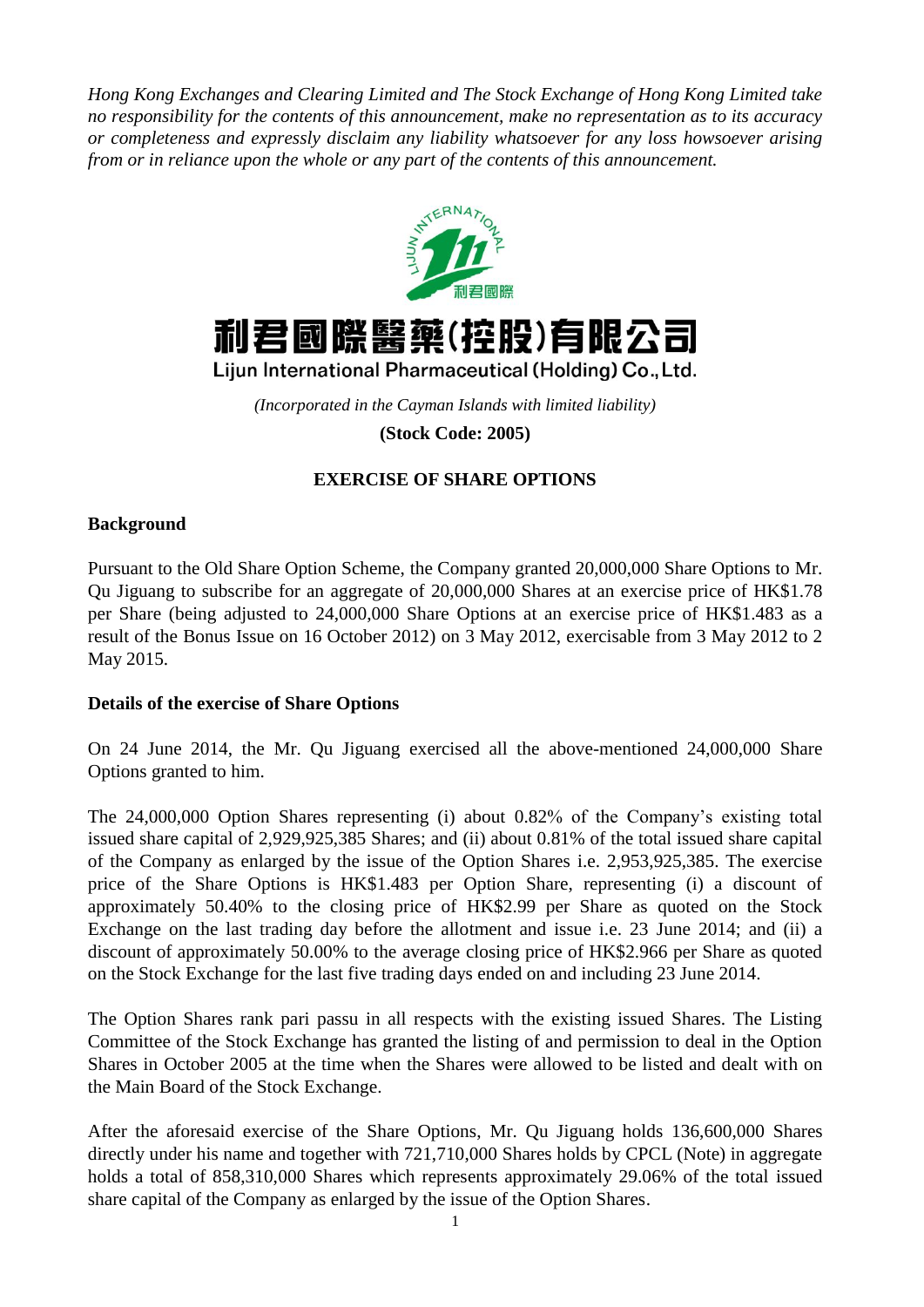Note: Mr. Qu Jiguang is an executive Director. By virtue of Part XV of the SFO, Mr. Qu Jiguang is deemed to be interested in the 721,710,000 Shares held by CPCL. CPCL is held as to 72.93% by Mr. Qu Jiguang and as to 27.07% by 39 other shareholders.

### **Use of proceeds**

The net proceeds to the Company from the allotment and issue of the Option Shares is approximately HK\$35,600,000 and will be used as general working capital for the Group.

#### **General**

After the aforesaid exercise of the Share Options, the Company has 24,000,000 Share Options which are still outstanding as at the date of this announcement.

## **DEFINITIONS**

In this announcement, unless the context otherwise requires, the following expressions shall have the following meanings when used herein:

| "Board"         | the board of Directors                                                                                                                                                                                                                    |
|-----------------|-------------------------------------------------------------------------------------------------------------------------------------------------------------------------------------------------------------------------------------------|
| "CPCL"          | China Pharmaceutical Company Limited, a company incorporated in<br>Samoa with limited liability, a substantial shareholder of the Company                                                                                                 |
| "Company"       | Lijun International Pharmaceutical (Holding) Co., Ltd. (stock code:<br>2005), a company incorporated in the Cayman Islands with limited<br>liability and the issued Shares of which are listed on the Main Board of<br>the Stock Exchange |
| "Director(s)"   | $directory(s)$ of the Company                                                                                                                                                                                                             |
| "Group"         | the Company and its subsidiaries                                                                                                                                                                                                          |
| "HK\$"          | Hong Kong dollars, the lawful currency of Hong Kong                                                                                                                                                                                       |
| "Listing Rules" | The Rules Governing the Listing of Securities on the Stock Exchange                                                                                                                                                                       |
| "Option Shares" | the Shares allotted and issued by the Company upon the exercise of the<br><b>Share Options</b>                                                                                                                                            |
| "SFO"           | Securities and Futures Ordinance (Cap. 571 of the Laws of Hong<br>Kong)                                                                                                                                                                   |
| "Share(s)"      | ordinary share(s) of $HK\$0.02$ each in the share capital of the Company                                                                                                                                                                  |